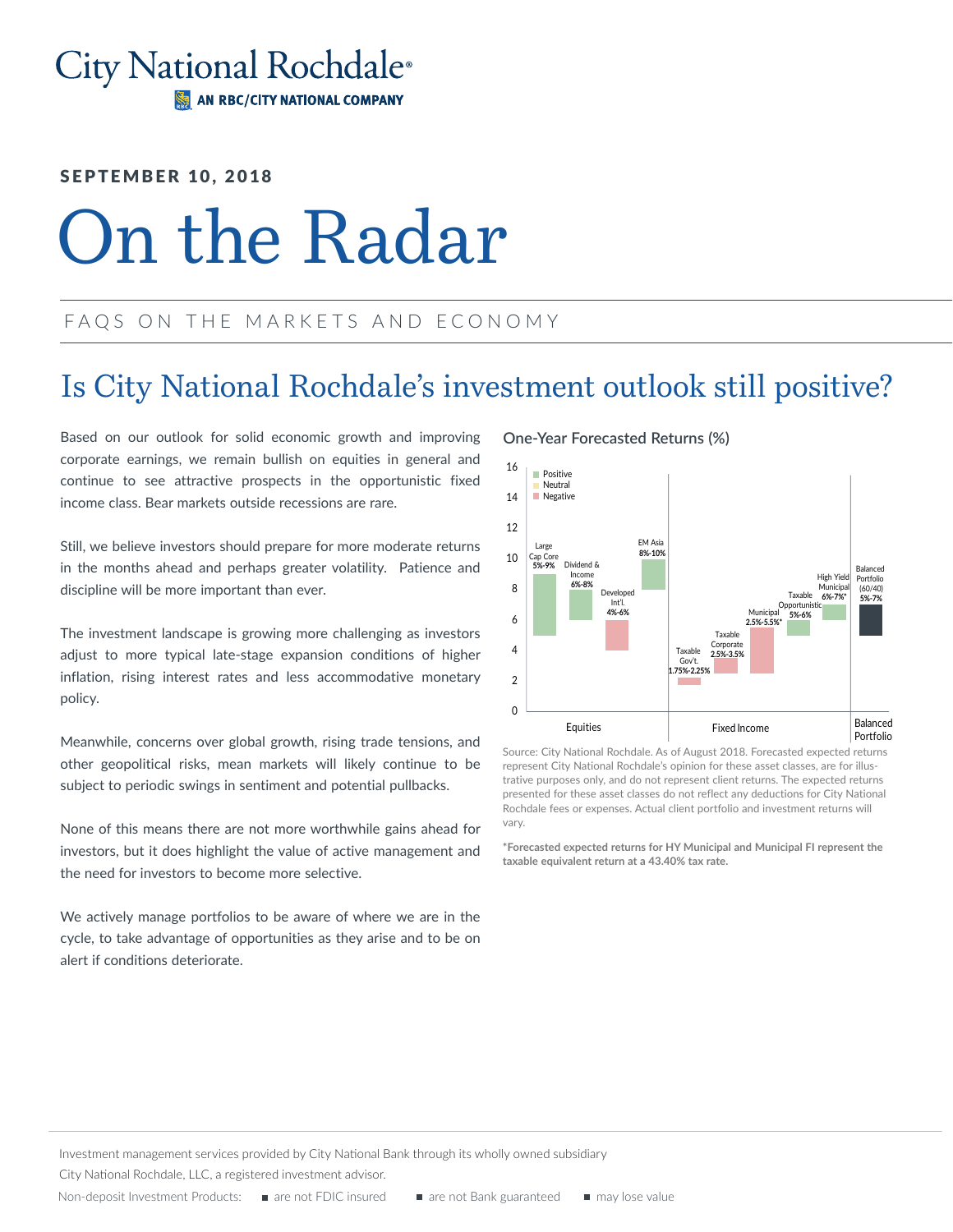### With all the trade tensions, how is the U.S. manufacturing sector holding up?

Domestic manufacturing is doing really well despite the uncertain trade environment. The most prominent manufacturing index, the ISM Manufacturing Purchasing Managers Index, hit the highest level in 14 years (chart).

Manufacturing employment has been on a strong upswing, with 159,000 being added to the payrolls so far this year. That compares favorably to the 112,000 for the same period of time last year and -13,000 for the same period in 2016.

With strong domestic demand (consumption was up a hefty 3.8% in Q2), households are buying many of these products here. But international demand has been waning. A sub-index for exports has been falling for a few months, which might be due to the stronger U.S. dollar.

#### **ISM Manufacturing Diffusion Index**



#### Source: Institute for Supply Management. As of August 2018.

**Municipal and Treasury Slope Comparison**

### Does the municipal yield curve provide investor opportunity versus Treasuries?

The tax-exempt yield curve juxtaposed with comparable U.S. Treasuries reveals incremental value is achievable by moving further along the municipal maturity spectrum.

Investors could pick up approximately 75 bps of yield spread between two-year and 10-year tenors, while the Treasury market will reward you with just 25 bps. Therefore, the value of the tax benefit increases with time, as 10-year, and even 15-year municipal bonds for that matter, currently present attractive valuations. The steepness of the municipal curve relative to Treasuries is the widest the market has seen since before the financial crisis.

Historical market patterns suggest the municipal curve steepens during a Fed tightening cycle and then flattens once the angst over higher benchmark rates subsides. The retail nature of the municipal market results in demand for short-term bonds as fear over rising rates transcending the curve take hold. However, this simplistic view of the curve fails to consider the lag of Fed policy in affecting the longer-term rate structure.

The City National Rochdale fixed income team continues to balance interest rate risk (duration) and relative value opportunities within its strategies. Focused attention on portfolio optimization given all relevant market factors will be the primary catalyst for investment decisions.

1.2 1 0.8 0.6  $0.4$ 0.2 **0** - 12/2028 8/2/2018 2/2/2018 3/2/2018 A/2/2018 5/2/2018 6/2/2018  $T$ reasuries  $2s-10s$   $\longrightarrow$  Munis  $2s-10s$ 

Source: Municipal Market Data. As of August 2018.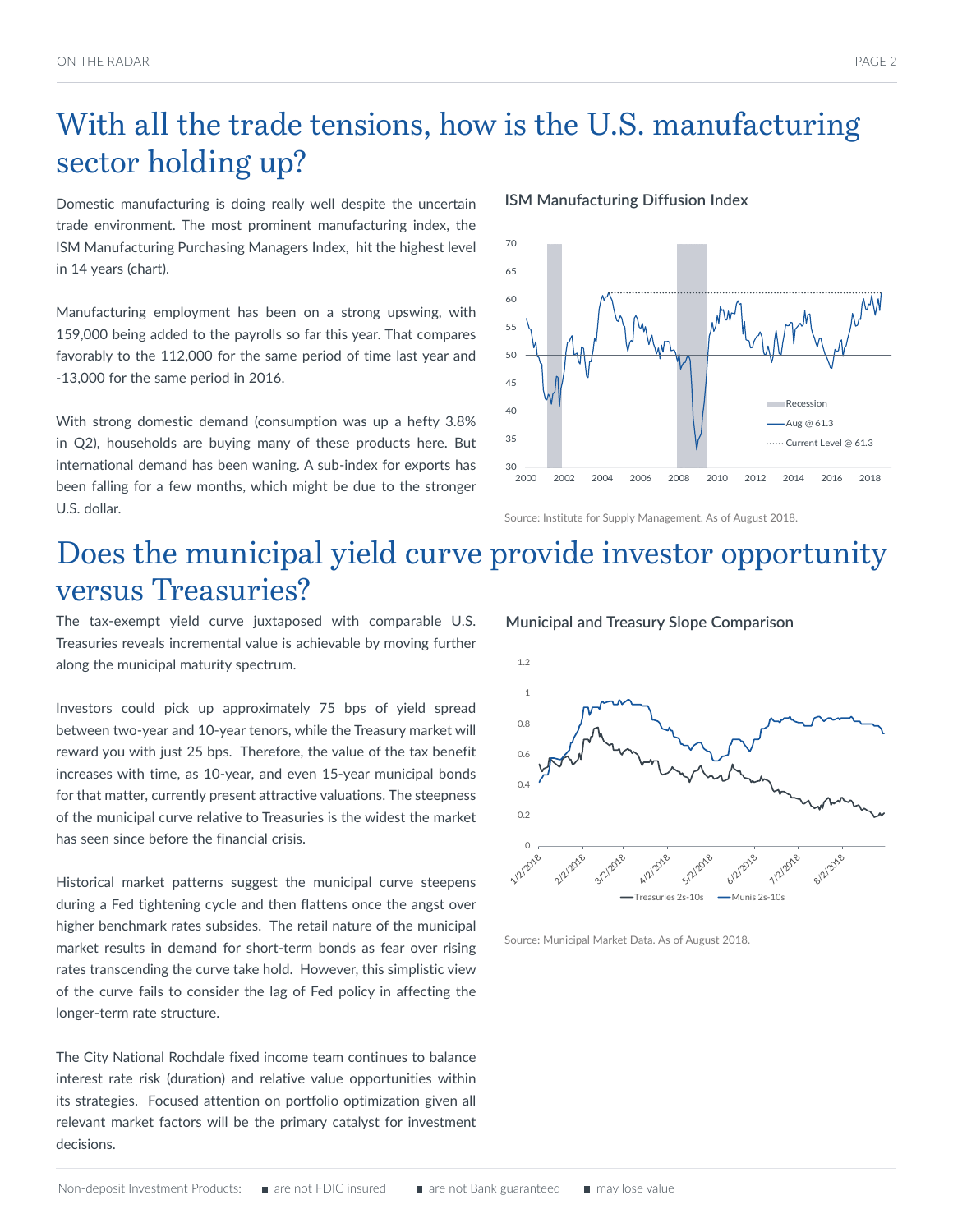### Did the market gain any insight from Fed Chair Powell's speech in Jackson Hole?

At the annual Kansas City Fed's Economic Policy Symposium in Jackson Hole, where many central bankers meet to discuss key longterm policy issues, Powell gave a speech.

He reiterated the view that the "gradual process" of rate increases "remains appropriate" as the domestic economy continues to strengthen and the labor markets tighten. The Fed has two more rate increases planned for this year, three hikes in 2019 and one hike in 2020 (chart).

He noted that most people who want a job can find one. Combine that with strong household and business confidence, rising incomes, and fiscal stimulus and there is good reason to expect that strong performance will continue.

The recent tax cut has stimulated the economy. It has created a great deal of wealth for households as the S&P 500 is now in its record longest bull market rally.

## Is the U.S. equity outlook still positive?

Strong fundamentals have helped U.S. stocks climb a wall of worry to record highs. At the same time, interest rates, though rising, remain historically low, keeping stocks attractive versus other investment options like bonds. Concerns over global growth, trade, and geopolitics are likely to weigh on sentiment in the future and raise volatility, but we believe there are still worthwhile, if more modest, gains ahead.

We have long argued that stocks eventually follow earnings, and lately earnings growth has been particularly robust. The S&P has just had two consecutive quarters of nearly 25% earnings growth, while sales growth, an even better barometer of companies' underlying strength, posted the strongest rate since the third quarter of 2011. This is signaling that the earnings story is not just about tax cuts and that the economic foundation is supporting rising demand, allowing companies to grow profits beyond just cost-cutting measures.

We expect earnings growth to moderate over the next year, particularly as benefits from tax cuts fade. However, the economic expansion still appears to have a good amount of runway left, which should continue to support healthy corporate profitability and extend this bull market further.

#### **Federal Funds Rate & FOMC Projections (%)**



Source: Federal Reserve Bank. As of August 2018.

#### **Earnings S&P 500**



Source: FactSet. As of September 2018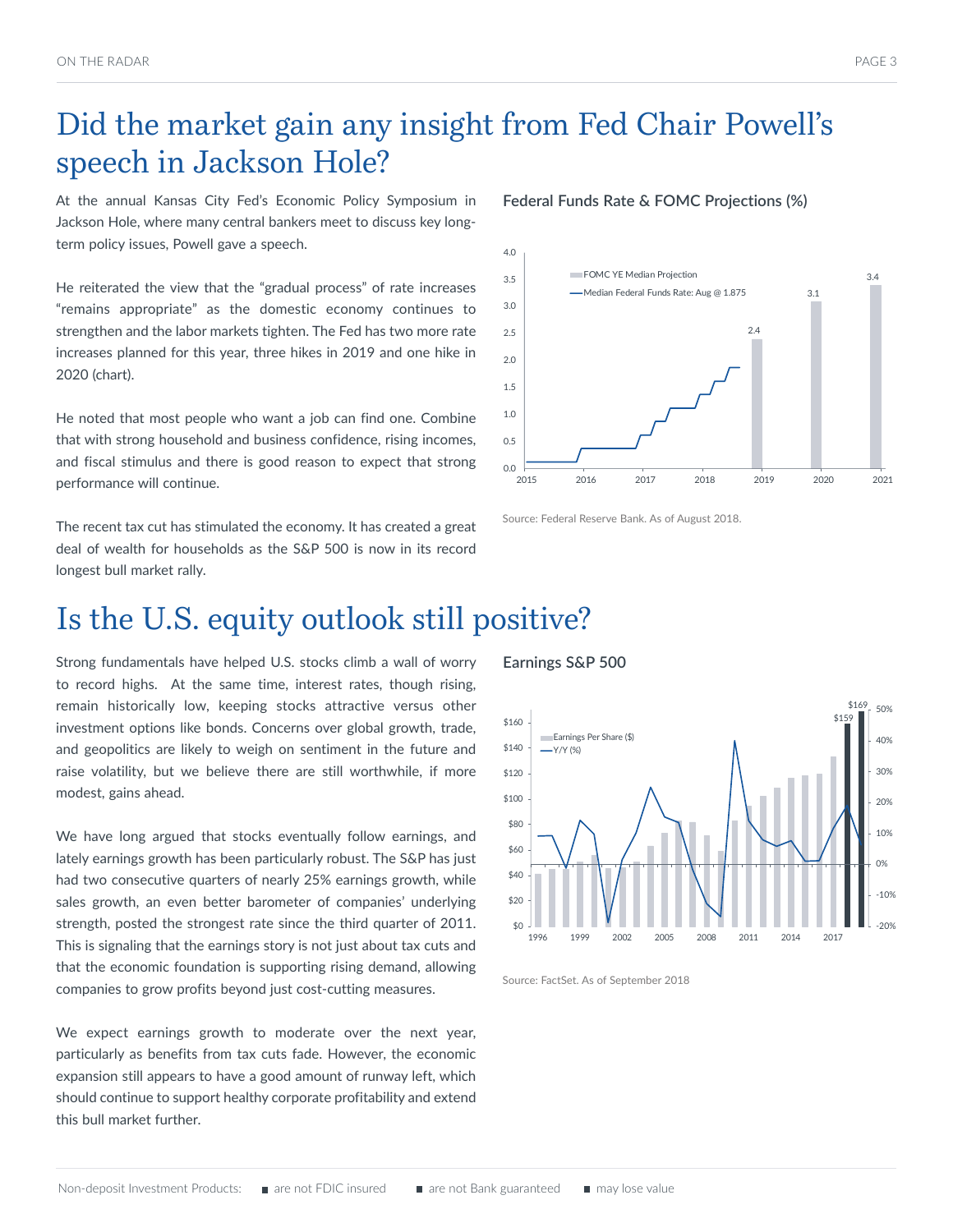### Will EM troubles derail global expansion?

There are good reasons to believe a full-blown global debt crisis is relatively unlikely to erupt and that the crisis in Turkey and a few other countries will not spread.

As of now, the IMF, if necessary, has sufficient resources to handle a first wave of crises. Argentina already is negotiating a \$50 billion rescue package. Moreover, emerging markets have evolved quite a bit over the past two decades, and the current crop of trouble cases is the exception rather than the norm.

On the whole, emerging economies are much better managed these days, and key improvements, such as higher foreign currency reserves, flexible exchange rates and lower inflation, have made them more insulated from the risk of contagion.

In the event that financial crises spread further through EM economies, as they did in 1997-1998, exposure of advanced economies, particularly the U.S., appears limited. Exports to developing countries make up a relatively small share of GDP in major economies, while exposure of the banking systems as a share of financial assets is also relatively small.

While there's always a possibility that risk aversion becomes more deep-seated and impacts other markets, the structure of the global financial system today, which includes stress tests for banks and more floating exchange rates to absorb some of the financial pressure, should be able to contain the damage from this episode until it gets resolved.

### **EM Exposure**



Source: FactSet. As of August 2018.